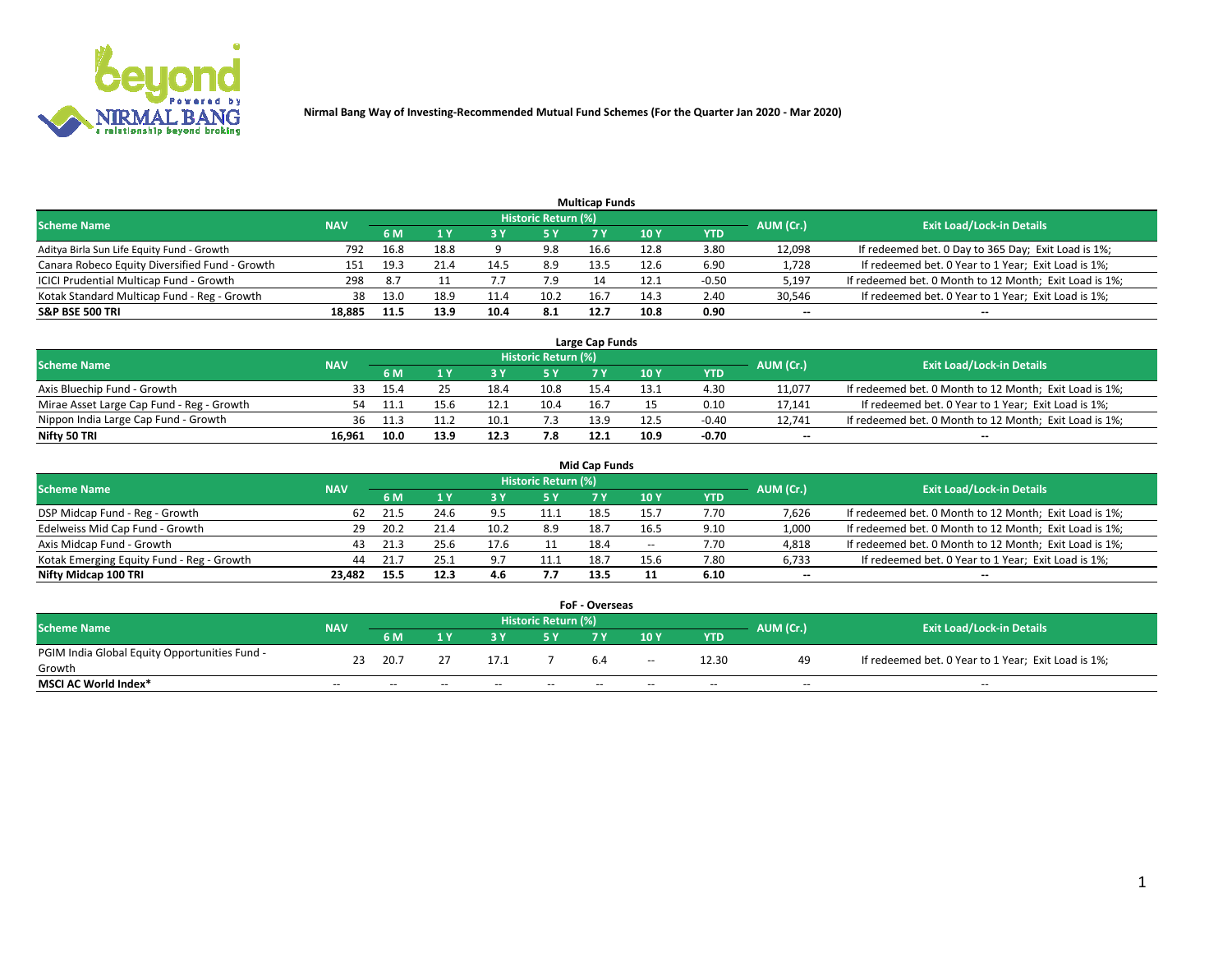

| Large & Midcap                                   |            |      |      |      |                     |      |      |      |                          |                                                     |  |  |  |  |
|--------------------------------------------------|------------|------|------|------|---------------------|------|------|------|--------------------------|-----------------------------------------------------|--|--|--|--|
| <b>Scheme Name</b>                               | <b>NAV</b> |      |      |      | Historic Return (%) |      |      |      | AUM (Cr.)                | <b>Exit Load/Lock-in Details</b>                    |  |  |  |  |
|                                                  |            | 6 M  |      |      | 5 Y                 |      | 10Y  | YTD  |                          |                                                     |  |  |  |  |
| Canara Robeco Emerging Equities - Growth         | 105        | 22.5 |      | 13.1 | 12.3                |      | 19.3 | 8.90 | 5,626                    | If redeemed bet. 0 Year to 1 Year; Exit Load is 1%; |  |  |  |  |
| Invesco India Growth Opportunities Fund - Growth | 38         | 15.0 | 19.2 | 13.5 |                     | 15.3 | 13.3 | 3.60 | 2,447                    | If redeemed bet. 0 Year to 1 Year; Exit Load is 1%; |  |  |  |  |
| Principal Emerging Bluechip Fund - Growth        | 115        | 20.8 | 21.3 | 10.4 |                     | 19.4 | 15.4 | 6.60 | 2,202                    | If redeemed bet. 0 Year to 1 Year; Exit Load is 1%; |  |  |  |  |
| NIFTY Large Midcap 250 TRI                       | 7.652      | 14.0 | 15.1 | 10.3 | 9.1                 | 14.5 | 11.9 | 3.20 | $\overline{\phantom{a}}$ | $-$                                                 |  |  |  |  |

| <b>Focused Funds</b>             |            |            |      |      |                     |      |       |      |           |                                                        |  |  |  |
|----------------------------------|------------|------------|------|------|---------------------|------|-------|------|-----------|--------------------------------------------------------|--|--|--|
| <b>Scheme Name</b>               | <b>NAV</b> |            |      |      | Historic Return (%) |      |       |      | AUM (Cr.) | <b>Exit Load/Lock-in Details</b>                       |  |  |  |
|                                  |            | <b>6 M</b> |      |      |                     |      | 10 Y  | YTD  |           |                                                        |  |  |  |
| Axis Focused 25 Fund - Growth    |            |            | 27.9 | 16.9 | 12.1                | 15.4 | $- -$ | 5.00 | 9.627     | If redeemed bet. 0 Month to 12 Month; Exit Load is 1%; |  |  |  |
| SBI Focused Equity Fund - Growth | 163        | 20.3       |      |      |                     | 15.6 | 17.4  | 5.90 | 7.694     | If redeemed bet. 0 Year to 1 Year; Exit Load is 1%;    |  |  |  |
| <b>S&amp;P BSE 500 TRI</b>       | 18.885     | 11.5       | 13.9 | 10.4 | 8.1                 | 12.7 | 10.8  | 0.90 | $\sim$    | $- -$                                                  |  |  |  |

| <b>Small Cap Funds</b>                         |            |      |        |                     |      |                     |       |      |           |                                                     |  |  |  |  |
|------------------------------------------------|------------|------|--------|---------------------|------|---------------------|-------|------|-----------|-----------------------------------------------------|--|--|--|--|
| <b>Scheme Name</b>                             | <b>NAV</b> |      |        | Historic Return (%) |      |                     |       |      | AUM (Cr.) | <b>Exit Load/Lock-in Details</b>                    |  |  |  |  |
|                                                |            | 6 M  |        | 3Y                  | 5 Y  | 7 Y                 | 10Y   | YTD  |           |                                                     |  |  |  |  |
| Franklin India Smaller Companies Fund - Growth |            | 8.2  |        |                     | 5.9  | 17.1                | 15.3  | 2.50 | 7,188     | If redeemed bet. 0 Year to 1 Year; Exit Load is 1%; |  |  |  |  |
| HDFC Small Cap Fund - Growth                   | 40         | 4.9  | $-0.2$ |                     |      | 14.3                |       | 3.30 | 9,872     | If redeemed bet. 0 Year to 1 Year; Exit Load is 1%; |  |  |  |  |
| L&T Emerging Businesses Fund - Reg - Growth    | 23         | -8.5 | 3.2    |                     | 9.9  | $\hspace{0.05cm} -$ | $- -$ | 2.20 | 6,123     | If redeemed bet. 0 Year to 1 Year; Exit Load is 1%; |  |  |  |  |
| SBI Small Cap Fund - Growth                    | 58.        | 19.4 |        | 13.6                | 13.8 | 24.2                | 19.1  | 7.70 | 3,493     | If redeemed bet. 0 Year to 1 Year; Exit Load is 1%; |  |  |  |  |
| Nifty Smallcap 100 TRI                         | 7.577      | 13.5 | 8.5    | $-1.4$              | 2.7  | 9.7                 | 7.2   | 5.80 | $\sim$    | $- -$                                               |  |  |  |  |

## **ELSS Schemes (Tax Saving u/s 80-C)**

| <b>Scheme Name</b>                           | <b>NAV</b> |      |      | <b>Historic Return (%)</b> |           |      |      |                   | AUM (Cr.) | <b>Exit Load/Lock-in Details</b> |
|----------------------------------------------|------------|------|------|----------------------------|-----------|------|------|-------------------|-----------|----------------------------------|
|                                              |            | 6 M  | 1 Y  | 3 Y                        | <b>5Y</b> | 7 Y  | 10Y  | YTD               |           |                                  |
| Aditya Birla Sun Life Tax Relief 96 - Growth | 33         |      | 12.2 |                            | 8.6       | 16.2 | 12.5 | 2.70              | 10,308    | Nil                              |
| Axis Long Term Equity Fund - Growth          | 52         |      |      | 16.2                       | 10.9      | 19.9 | 17.9 | 5.20              | 21,997    | Nil                              |
| Canara Robeco Equity Tax Saver Fund - Growth | 74         | 20.2 | 23.3 | 14.4                       | 8.9       | 14.1 | 13.2 | 8.10              | 1,033     | Nil                              |
| Invesco India Tax Plan - Growth              | 57.        | 17.9 | 20.3 | 12.7                       | 9.5       | 16.4 | 14.4 | 5.90              | 1,026     | Nil                              |
| Mirae Asset Tax Saver Fund - Reg - Growth    | 19         | 13.2 | 19.2 | 14.4                       | $- -$     | --   | --   | 1.30 <sub>1</sub> | 3,293     | Nil                              |
| S&P BSE 200 TRI                              | 6.102      | 11.2 | 14.2 |                            | 8.3       | 12.8 | 11.1 | 0.40              | $\sim$    | $- -$                            |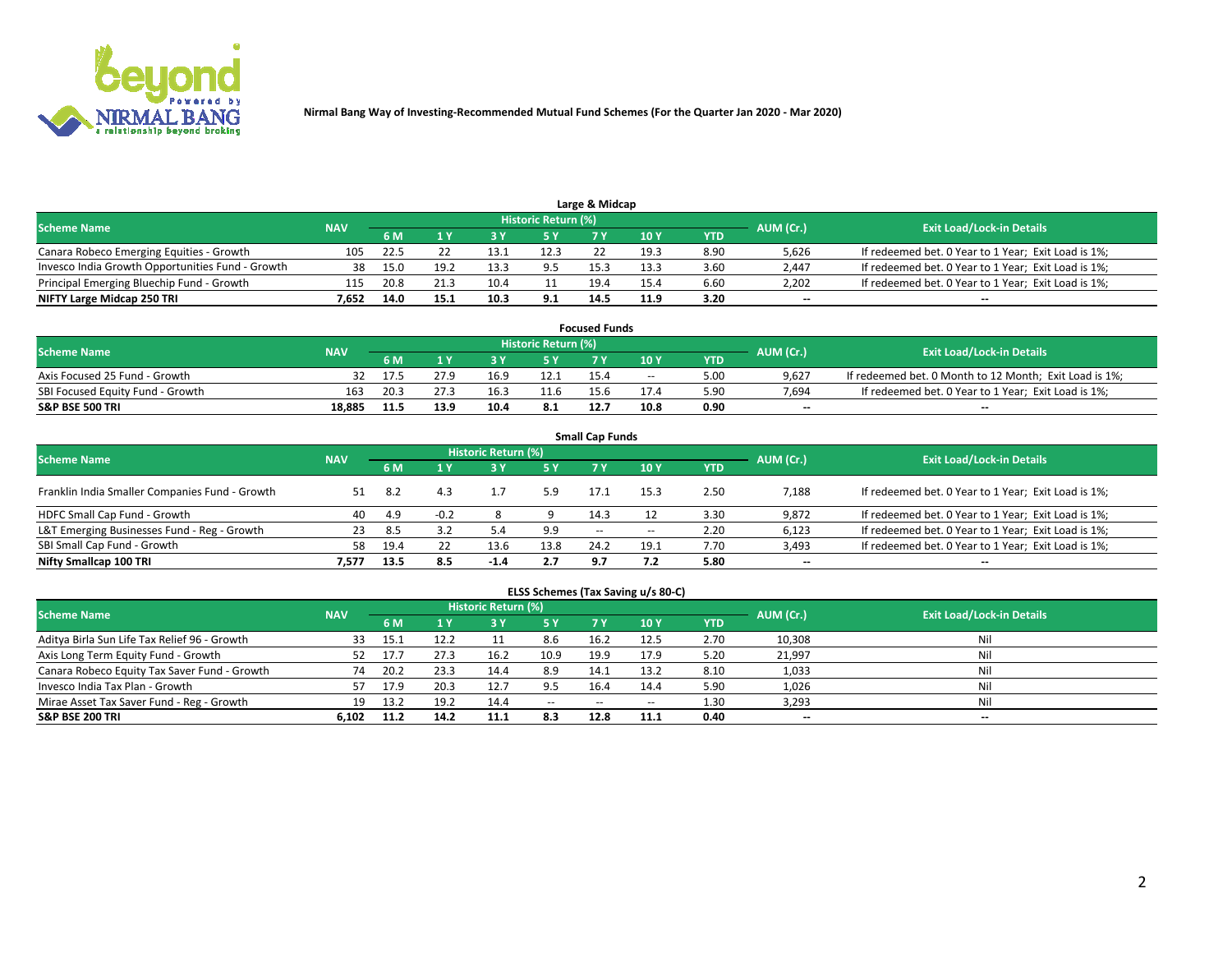

| <b>Contra/Value Fund</b>                                                                                        |        |      |      |      |      |      |      |            |        |                                                     |  |  |  |  |
|-----------------------------------------------------------------------------------------------------------------|--------|------|------|------|------|------|------|------------|--------|-----------------------------------------------------|--|--|--|--|
| <b>Historic Return (%)</b><br><b>Exit Load/Lock-in Details</b><br>AUM (Cr.)<br><b>Scheme Name</b><br><b>NAV</b> |        |      |      |      |      |      |      |            |        |                                                     |  |  |  |  |
|                                                                                                                 |        | 6 M  |      |      | 5 Y  | 7 V  | 10Y  | <b>YTD</b> |        |                                                     |  |  |  |  |
| Kotak India EQ Contra Fund - Reg - Growth                                                                       | 57     |      | 15.5 | 12.  | 8.9  | 13.3 | 11.6 | 2.80       | 900    | If redeemed bet. 0 Year to 1 Year; Exit Load is 1%; |  |  |  |  |
| Invesco India Contra Fund - Growth                                                                              | 52     |      |      | 12.8 | 10.3 | 17.4 | 13.6 | 5.60       | 4,751  | If redeemed bet. 0 Year to 1 Year; Exit Load is 1%; |  |  |  |  |
| UTI Value Opportunities Fund - Growth                                                                           |        | 16.6 | 18.1 | 9.8  | 5.6  | 11.4 |      | 3.60       | 4,635  | If redeemed bet. 0 Year to 1 Year; Exit Load is 1%; |  |  |  |  |
| Nippon India Value Fund - Growth                                                                                |        | 13.0 | 15.3 | 9.6  | 7.3  | 13.2 |      | 2.20       | 3,114  | If redeemed bet. 0 Year to 1 Year; Exit Load is 1%; |  |  |  |  |
| <b>S&amp;P BSE 500 TRI</b>                                                                                      | 18.885 | 11.5 | 13.9 | 10.4 | 8.1  | 12.7 | 10.8 | 0.90       | $\sim$ | $- -$                                               |  |  |  |  |

|                                                                           |            |      |      |                     |           | Sector/Thematic |                          |            |                          |                                                        |
|---------------------------------------------------------------------------|------------|------|------|---------------------|-----------|-----------------|--------------------------|------------|--------------------------|--------------------------------------------------------|
| <b>Scheme Name</b>                                                        | <b>NAV</b> |      |      | Historic Return (%) |           |                 |                          |            | AUM (Cr.)                | <b>Exit Load/Lock-in Details</b>                       |
|                                                                           |            | 6 M  | 1 Y  | 73 Y                | <b>5Y</b> | 7 Y             | 10Y                      | <b>YTD</b> |                          |                                                        |
| Canara Robeco Consumer Trends Fund - Reg -<br>Growth                      | 46         | 22.1 | 25.5 | 15.5                | 12        | 16.4            | 15.9                     | 7.60       | 388                      | If redeemed bet. 0 Year to 1 Year; Exit Load is 1%;    |
| Mirae Asset Great Consumer Fund - Growth                                  | 38         | 17.1 | 18   | 15.7                | 11.2      | 16.5            | $\overline{\phantom{a}}$ | 2.40       | 1,004                    | If redeemed bet. 0 Year to 1 Year; Exit Load is 1%;    |
| ICICI Prudential Technology Fund - Growth                                 | 62         |      | 2.8  | 15.6                | 7.4       | 16.4            | 16.2                     | 7.00       | 418                      | If redeemed bet. 0 Day to 15 Day; Exit Load is 1%;     |
| Nippon India Pharma Fund - Growth                                         | 165        | 19.5 | 12.5 | 6.6                 | 4.9       | 14              | 14.3                     | 8.60       | 2,451                    | If redeemed bet. 0 Year to 1 Year; Exit Load is 1%;    |
| BNP Paribas India Consumption Fund - Reg - Growth                         | 14         | 22.1 | 33.7 | $- -$               | $- -$     | $- -$           | $- -$                    | 8.50       | 499                      | If redeemed bet. 0 Month to 12 Month; Exit Load is 1%; |
| ICICI Prudential Banking and Financial Services Fund -<br>Retail - Growth | 70         | 13.5 | 21.8 | 12.2                | 12.6      | 17.6            | 17.4                     | $-0.30$    | 3,615                    | If redeemed bet. 0 Day to 15 Day; Exit Load is 1%;     |
| <b>S&amp;P BSE 500 TRI</b>                                                | 18.885     | 11.5 | 13.9 | 10.4                | 8.1       | 12.7            | 10.8                     | 0.90       | $\overline{\phantom{a}}$ | $\overline{\phantom{a}}$                               |

|                                                            |            |     |      |                     |       |       | <b>Dynamic Asset Allocation Funds</b> |            |                          |                                                          |
|------------------------------------------------------------|------------|-----|------|---------------------|-------|-------|---------------------------------------|------------|--------------------------|----------------------------------------------------------|
| <b>Scheme Name</b>                                         | <b>NAV</b> |     |      | Historic Return (%) |       |       |                                       |            | AUM (Cr.)                | <b>Exit Load/Lock-in Details</b>                         |
|                                                            |            | 6 M |      | 3 Y                 | 5 Y   | 7 Y   | 10 <sub>Y</sub>                       | <b>YTD</b> |                          |                                                          |
| ICICI Prudential Balanced Advantage Fund - Reg -<br>Growth | 38         | 9.4 | 13.8 | 9.1                 | 8.6   | 12.2  | 12.3                                  | 0.80       | 28,853                   | If redeemed bet. 0 Year to 1 Year; Exit Load is 1%;      |
| Invesco India Dynamic Equity Fund - Growth                 | 31         | 8.2 | 12.6 | 8.3                 | 7.2   | 12.1  | 10.7                                  | 2.60       | 870                      | If redeemed bet. 0 Month to 3 Month; Exit Load is 0.25%; |
| Nippon India Balanced Advantage Fund - Growth              | 96         | 7.7 | 11.4 | 8.6                 | 6.8   | 11.8  | 11.3                                  | 2.20       | 2,884                    | If redeemed bet. 0 Month to 12 Month; Exit Load is 1%;   |
| HDFC Balanced Advantage Fund - Growth                      | 200        | 5.6 | 9.9  |                     | 7.8   | 11.5  |                                       | $-1.00$    | 44,151                   | If redeemed bet. 0 Year to 1 Year; Exit Load is 1%;      |
| SBI Dynamic Asset Allocation Fund - Reg - Growth           | 14         | 4.8 | 5.5  | 8                   | $- -$ | $- -$ | --                                    | $-0.70$    | 664                      | If redeemed bet. 0 Month to 12 Month; Exit Load is 1%;   |
| NIFTY 50 Hybrid Composite Debt 65:35 Index                 | 10,610     | 8.2 | 13.7 | 10.9                | 8.2   | 11    | 10.3                                  | 0.40       | $\overline{\phantom{a}}$ | $\overline{\phantom{a}}$                                 |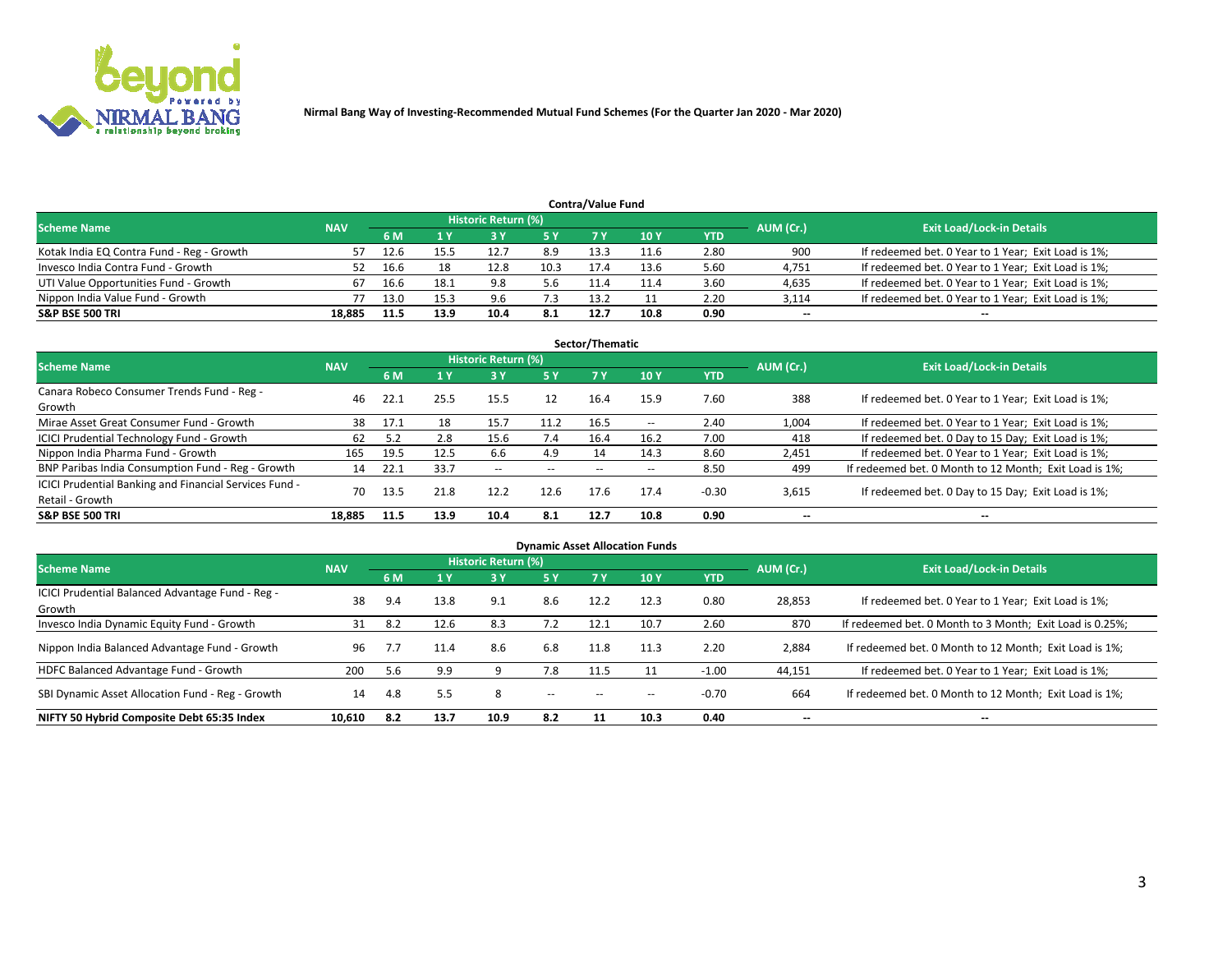

| <b>Hybrid Aggressive</b>                        |            |      |      |                            |        |                          |       |         |                          |                                                        |  |  |  |  |
|-------------------------------------------------|------------|------|------|----------------------------|--------|--------------------------|-------|---------|--------------------------|--------------------------------------------------------|--|--|--|--|
| <b>Scheme Name</b>                              | <b>NAV</b> |      |      | <b>Historic Return (%)</b> |        |                          |       |         | AUM (Cr.)                | <b>Exit Load/Lock-in Details</b>                       |  |  |  |  |
|                                                 |            | 6 M  |      |                            |        |                          | 10Y   | YTD     |                          |                                                        |  |  |  |  |
| ICICI Prudential Equity & Debt Fund - Growth    | 138        | ر پر | 12.1 |                            | 8.1    | 13.8                     | 13.4  | $-1.10$ | 22,390                   | If redeemed bet. 0 Year to 1 Year; Exit Load is 1%;    |  |  |  |  |
| Mirae Asset Hybrid - Equity Fund - Reg - Growth | 16         | 9.0  | 14.4 | 10.5                       | $\sim$ | $\overline{\phantom{a}}$ | $- -$ | 0.10    | 3,380                    | If redeemed bet. 0 Year to 1 Year; Exit Load is 1%;    |  |  |  |  |
| SBI Equity Hybrid Fund - Growth                 | 151        | 13.0 | 20.3 | 12.2                       | 9.4    | 14.9                     | 12.6  | 3.40    | 32,585                   | If redeemed bet. 0 Month to 12 Month; Exit Load is 1%; |  |  |  |  |
| Canara Robeco Equity Hybrid Fund - Growth       | 177        | 15.0 | 18.5 | 11.6                       | 9.4    |                          |       | 5.00    | 3,000                    | If redeemed bet. 0 Year to 1 Year; Exit Load is 1%;    |  |  |  |  |
| NIFTY 50 Hybrid Composite Debt 65:35 Index      | 10,610     | -8.2 | 13.7 | 10.9                       | 8.2    |                          | 10.3  | 0.40    | $\overline{\phantom{a}}$ | $- -$                                                  |  |  |  |  |

|                                            |            |                                  |     |                | <b>Arbitrage Fund</b> |     |            |        |                                                          |
|--------------------------------------------|------------|----------------------------------|-----|----------------|-----------------------|-----|------------|--------|----------------------------------------------------------|
| <b>Scheme Name</b>                         | AUM (Cr.)  | <b>Exit Load/Lock-in Details</b> |     |                |                       |     |            |        |                                                          |
|                                            | <b>NAV</b> | 1 M                              | } M | 1 <sub>V</sub> |                       |     | <b>YTD</b> |        |                                                          |
| IDFC Arbitrage Fund - Reg - Growth         | 25.        | -6.3                             |     | b.Z            | b.1                   |     | 6.20       | 12,224 | If redeemed bet. 0 Month to 1 Month; Exit Load is 0.25%; |
| Kotak Equity Arbitrage Fund - Reg - Growth | 28         | 6.3                              |     | 0.2            |                       | b.4 | 6.20       | 17,856 | If redeemed bet. 0 Day to 30 Day; Exit Load is 0.25%;    |
| Nippon India Arbitrage Fund - Growth       | 20         | .6b                              |     |                |                       |     | 6.30       | 10.497 | If redeemed bet. 0 Month to 1 Month; Exit Load is 0.25%; |

|                                          |            |           |                                  |                          |                          | <b>Equity Saver</b> |               |            |                          |                                                        |
|------------------------------------------|------------|-----------|----------------------------------|--------------------------|--------------------------|---------------------|---------------|------------|--------------------------|--------------------------------------------------------|
| Scheme Name                              | <b>NAV</b> | AUM (Cr.) | <b>Exit Load/Lock-in Details</b> |                          |                          |                     |               |            |                          |                                                        |
|                                          |            | 6 M       |                                  |                          | 5 Y                      |                     | $\sqrt{10}$ Y | <b>YTD</b> |                          |                                                        |
| Axis Equity Saver Fund - Reg - Growth    |            | 6.9       | 11.4                             | 8.9                      | $\sim$                   | $-$                 | $- -$         | 2.20       | 820                      | If redeemed bet. 0 Month to 12 Month; Exit Load is 1%; |
| Kotak Equity Savings Fund - Reg - Growth |            | b.b       | 9.8                              |                          |                          | $\sim$ $\sim$       | $- -$         | 1.40       | 1,804                    | If redeemed bet. 0 Year to 1 Year; Exit Load is 1%;    |
| CRISIL Hybrid 50+50 - Moderate Index*    |            | $- -$     | $-$                              | $\overline{\phantom{a}}$ | $\overline{\phantom{a}}$ | $\sim$              | --            | $- -$      | $\overline{\phantom{a}}$ | $- -$                                                  |

| <b>Liquid Funds</b>              |            |      |     |                            |      |                          |            |                 |           |                                  |  |  |  |  |
|----------------------------------|------------|------|-----|----------------------------|------|--------------------------|------------|-----------------|-----------|----------------------------------|--|--|--|--|
| Scheme Name                      | <b>NAV</b> |      |     | <b>Historic Return (%)</b> |      |                          | <b>YTM</b> | Avg             | AUM (Cr.) | <b>Exit Load/Lock-in Details</b> |  |  |  |  |
|                                  |            | 1 W. | 2 W | 1 M                        | 3 M  | 71 Y                     |            | <b>Maturity</b> |           |                                  |  |  |  |  |
| Axis Liquid Fund - Growth        | 2,179      |      |     |                            | 5.2  |                          | 5.38       | 0.10            | 33,800    | *Ref Footnote                    |  |  |  |  |
| IDFC Cash Fund - Reg - Growth    | 2.376      |      |     |                            |      |                          | 5.21       | 0.08            | 9,799     | *Ref Footnote                    |  |  |  |  |
| Kotak Liquid Fund - Reg - Growth | 3,975      |      |     |                            | ۰۰ ت |                          |            | 0.09            | 29,452    | *Ref Footnote                    |  |  |  |  |
| <b>CRISIL Liquid Fund Index</b>  | $\sim$     | 5.3  |     |                            | 5.6  | $\overline{\phantom{a}}$ | $-$        | $- -$           | $\sim$    | $\sim$                           |  |  |  |  |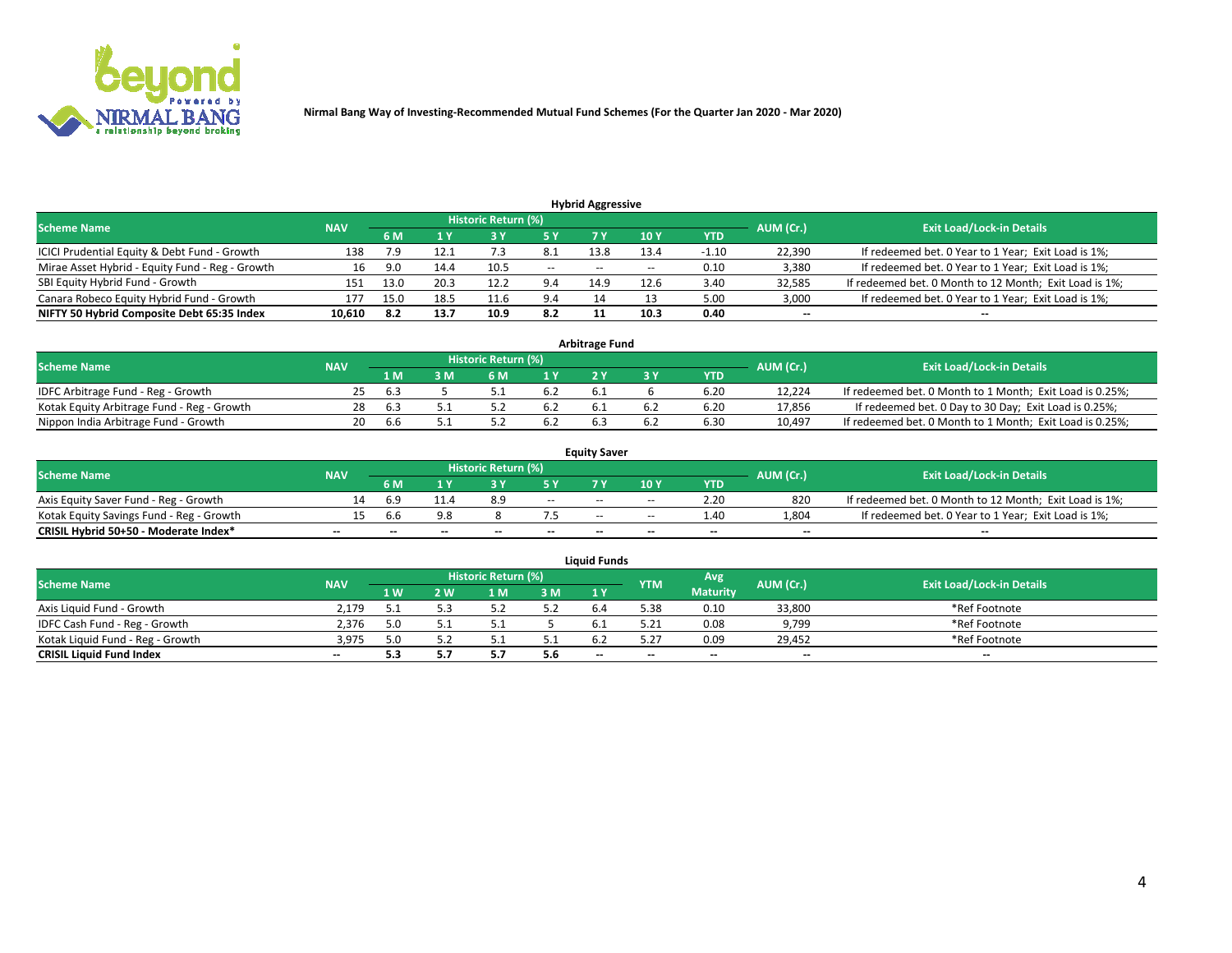

|                                               |            |      |     |                     |     | <b>Ultra Short Fund</b> |            |                 |           |                                  |
|-----------------------------------------------|------------|------|-----|---------------------|-----|-------------------------|------------|-----------------|-----------|----------------------------------|
| <b>Scheme Name</b>                            | <b>NAV</b> |      |     | Historic Return (%) |     |                         | <b>YTM</b> | Avg             | AUM (Cr.) | <b>Exit Load/Lock-in Details</b> |
|                                               |            | 1 M  | 3 M | 6 M                 | 1 Y | 3 Y                     |            | <b>Maturity</b> |           |                                  |
| IDFC Ultra Short Term Fund - Reg - Growth     |            | b.5  | 5.9 | 6.b                 | 7.7 | $- -$                   | 5.83       | 0.46            | 5,468     | Nil                              |
| Sundaram Ultra Short Term Fund - Reg - Growth |            | -5.6 |     | 54                  | $-$ | --                      | 5.75       | 0.40            | 339       | Nil                              |
| L&T Ultra Short Term Fund - Growth            |            | b    |     |                     |     |                         | .85        | 0.46            | 2,666     | Nil                              |
| <b>NIFTY Ultra Short Duration Debt Index</b>  | 4.034      | 6.8  | 6.2 | 6.6                 | 7.6 |                         | $\sim$     | $\sim$          | $\sim$    | $- -$                            |

| <b>Money Market Fund</b>                                   |            |      |     |                     |           |    |            |                 |           |                                  |  |  |  |
|------------------------------------------------------------|------------|------|-----|---------------------|-----------|----|------------|-----------------|-----------|----------------------------------|--|--|--|
| <b>Scheme Name</b>                                         | <b>NAV</b> |      |     | Historic Return (%) |           |    | <b>YTM</b> | 'Avg            | AUM (Cr.) | <b>Exit Load/Lock-in Details</b> |  |  |  |
|                                                            |            | 1 M  | 3 M | 6 M                 | <b>1Y</b> | 3Y |            | <b>Maturity</b> |           |                                  |  |  |  |
| Aditya Birla Sun Life Money Manager Fund - Reg -<br>Growth | 267        |      | 6.3 | 6.6                 | 7.9       |    |            | 0.54            | 12,504    | Nil                              |  |  |  |
| Franklin India Savings Fund - Growth                       | 37         | -6.4 |     | 6.7                 | 8.1       |    |            | 0.34            | 4,741     | Nil                              |  |  |  |
| Nippon India Money Market Fund - Growth                    | 3,013      | 6.5  | 5.9 | 6.6                 | 7.8       |    | 5.81       | 0.35            | 4,540     | Nil                              |  |  |  |
| <b>CRISIL Liquid Fund Index</b>                            | $- -$      |      | 5.6 | 5.8                 | $\sim$    | -- | --         | $\sim$          | $\sim$    | $\sim$                           |  |  |  |

| <b>Short Term Fund</b>                          |            |       |      |                     |      |           |            |                 |           |                                  |  |  |  |  |
|-------------------------------------------------|------------|-------|------|---------------------|------|-----------|------------|-----------------|-----------|----------------------------------|--|--|--|--|
| <b>Scheme Name</b>                              | <b>NAV</b> |       |      | Historic Return (%) |      |           | <b>YTM</b> | Avg             | AUM (Cr.) | <b>Exit Load/Lock-in Details</b> |  |  |  |  |
|                                                 |            | 1 M   | 3 M  | 6 M                 | 1Y   | <b>3Y</b> |            | <b>Maturity</b> |           |                                  |  |  |  |  |
| Axis Short Term Fund - Growth                   |            | 14.7  | 8.8  | 9.3                 | 10.4 |           | 6.63       | 2.20            | 4,939     | Nil                              |  |  |  |  |
| HDFC Short Term Debt Fund - Growth              | 23.        | -17.7 | 10.2 | 10.3                | 10.7 | 8.1       | 7.07       | 3.06            | 11,026    | Nil                              |  |  |  |  |
| IDFC Bond Fund - Short Term Plan - Reg - Growth | 41         | 14.6  | 8.1  | 9.2                 | 10.2 |           | 6.62       | 2.21            | 11,979    | Nil                              |  |  |  |  |
| Kotak Bond Short Term Fund - Reg - Growth       | 38         | 15.7  | 8.5  | Q <sub>0</sub>      | 10.2 |           | 6.88       | 2.42            | 11,400    | Nil                              |  |  |  |  |
| L&T Short Term Bond Fund - Reg - Growth         | 19.        | 13.8  |      | 8.7                 | 9.8  |           | 6.48       | 2.11            | 5,450     | Nil                              |  |  |  |  |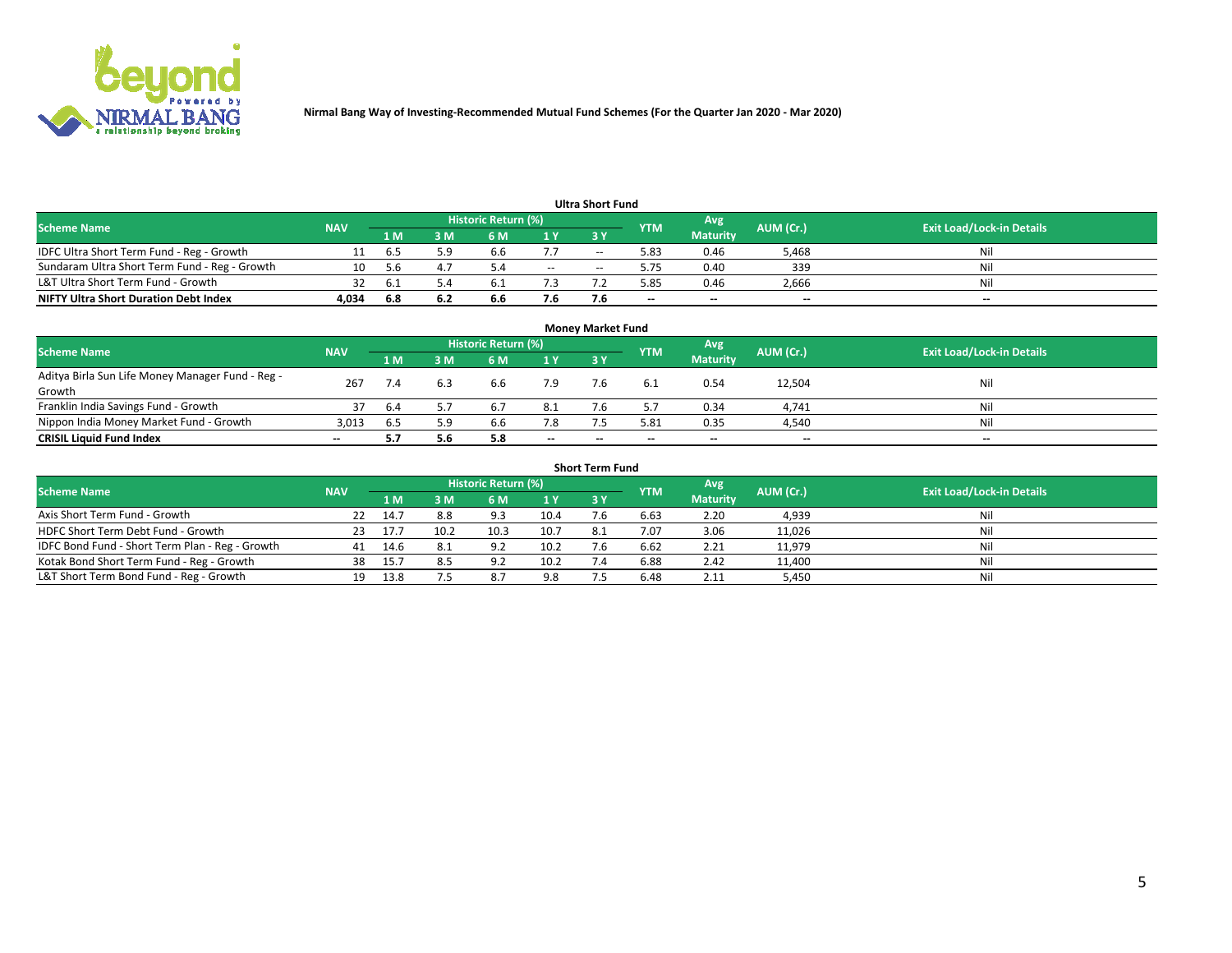

| <b>Low Duration Fund</b>                  |            |         |     |                            |      |  |            |                 |           |                                  |  |  |  |
|-------------------------------------------|------------|---------|-----|----------------------------|------|--|------------|-----------------|-----------|----------------------------------|--|--|--|
| <b>Scheme Name</b>                        | <b>NAV</b> |         |     | <b>Historic Return (%)</b> |      |  | <b>YTM</b> | Avg             | AUM (Cr.) | <b>Exit Load/Lock-in Details</b> |  |  |  |
|                                           |            | 1 M     | ያ M | 5 M                        | 4 V. |  |            | <b>Maturity</b> |           |                                  |  |  |  |
| Axis Treasury Advantage Fund - Growth     | 2.244      |         | 6.b |                            | 8.7  |  | 5.99       | 0.78            | 5,239     | Nil                              |  |  |  |
| Canara Robeco Savings Fund - Reg - Growth |            |         |     | <b>b.</b>                  |      |  | 5.87       | 0.80            | 1,135     | Nil                              |  |  |  |
| IDFC Low Duration Fund - Reg - Growth     |            | $\circ$ | 6.b |                            | 8.4  |  | 5.96       | 0.90            | 5.804     | Nil                              |  |  |  |

| <b>Banking &amp; PSU Bond Funds</b>            |            |      |      |                            |      |           |            |                 |           |                                  |  |  |  |
|------------------------------------------------|------------|------|------|----------------------------|------|-----------|------------|-----------------|-----------|----------------------------------|--|--|--|
| <b>Scheme Name</b>                             | <b>NAV</b> |      |      | <b>Historic Return (%)</b> |      |           | <b>YTM</b> | Avg             | AUM (Cr.) | <b>Exit Load/Lock-in Details</b> |  |  |  |
|                                                |            | 1 M  | sм   | 6 M                        | 1Y   | <b>3Y</b> |            | <b>Maturity</b> |           |                                  |  |  |  |
| HDFC Banking and PSU Debt Fund - Reg - Growth  |            | 18.9 | 10.3 | 10.7                       | 11.3 |           | 7.28       | 3.16            | 4,896     | Ni                               |  |  |  |
| Kotak Banking and PSU Debt Fund - Reg - Growth |            | 19.3 | 10.5 | 10.7                       | 11.9 | 8.4       | 6.93       | 3.29            | 4.553     | Ni                               |  |  |  |
| IDFC Banking & PSU Debt Fund - Reg - Growth    |            | 18.6 |      | 10.5                       | 12.2 |           |            | 3.10            | 13.030    | Ni                               |  |  |  |

| <b>Corporate Bond Funds</b>                         |            |      |     |                     |      |            |            |                 |           |                                                         |  |  |  |
|-----------------------------------------------------|------------|------|-----|---------------------|------|------------|------------|-----------------|-----------|---------------------------------------------------------|--|--|--|
| <b>Scheme Name</b>                                  | <b>NAV</b> |      |     | Historic Return (%) |      |            | <b>YTM</b> | Avg             | AUM (Cr.) | <b>Exit Load/Lock-in Details</b>                        |  |  |  |
|                                                     |            | 1 M  | 3 M | 6 M                 | 1 Y  | <b>3 Y</b> |            | <b>Maturity</b> |           |                                                         |  |  |  |
| ICICI Prudential Corporate Bond Fund - Reg - Growth |            | 14.2 | 9.1 | 9.5                 | 10.5 |            | 6.76       | 2.26            | 12,074    | Nil                                                     |  |  |  |
| L&T Triple Ace Bond Fund - Reg - Growth             |            | 31.9 |     | 11.6                | 16   | 8.5        | 7.59       | 8.39            | 2.474     | If redeemed bet. 0 Month to 3 Month; Exit Load is 0.5%; |  |  |  |
| Kotak Corporate Bond Fund - Std - Growth            | 2.681      | 12.4 | 7.8 | 8.9                 | 9.9  | -8.1       | 6.63       | 1.62            | 4,523     | Nil                                                     |  |  |  |

| <b>Credit Risk Fund</b>                    |                                              |      |                 |                     |      |     |            |      |           |                                                           |  |  |  |
|--------------------------------------------|----------------------------------------------|------|-----------------|---------------------|------|-----|------------|------|-----------|-----------------------------------------------------------|--|--|--|
| <b>Scheme Name</b>                         |                                              |      |                 | Historic Return (%) |      |     | <b>YTM</b> | Avg  | AUM (Cr.) | <b>Exit Load/Lock-in Details</b>                          |  |  |  |
|                                            | <b>NAV</b><br>3Y<br>I M<br>6 M<br>1 M<br>1 Y |      | <b>Maturity</b> |                     |      |     |            |      |           |                                                           |  |  |  |
| ICICI Prudential Credit Risk Fund - Growth | 22                                           | 18.2 |                 | 11.8                | 10.8 |     | 9.41       | 2.30 | 12,381    | If redeemed bet. 0 Year to 1 Year; Exit Load is 1%;       |  |  |  |
| Kotak Credit Risk Fund - Reg - Growth      | 22                                           | 18.2 | 10.8            | 10.8                | 10.2 |     | 8.72       | 2.44 | 5,104     | If redeemed bet. 0 Year to 1 Year; Exit Load is 1%;       |  |  |  |
|                                            |                                              |      |                 |                     |      |     |            |      |           | If redeemed bet. 0 Month to 12 Month; Exit Load is 3%; If |  |  |  |
| SBI Credit Risk Fund - Growth              | 32                                           |      | 8.1             | Q                   |      | 6.8 | 8.58       | 2.38 | 5,055     | redeemed bet. 12 Month to 24 Month; Exit Load is 1.5%; If |  |  |  |
|                                            |                                              |      |                 |                     |      |     |            |      |           | redeemed bet. 24 Month to 36 Month; Exit Load is 0.75%;   |  |  |  |